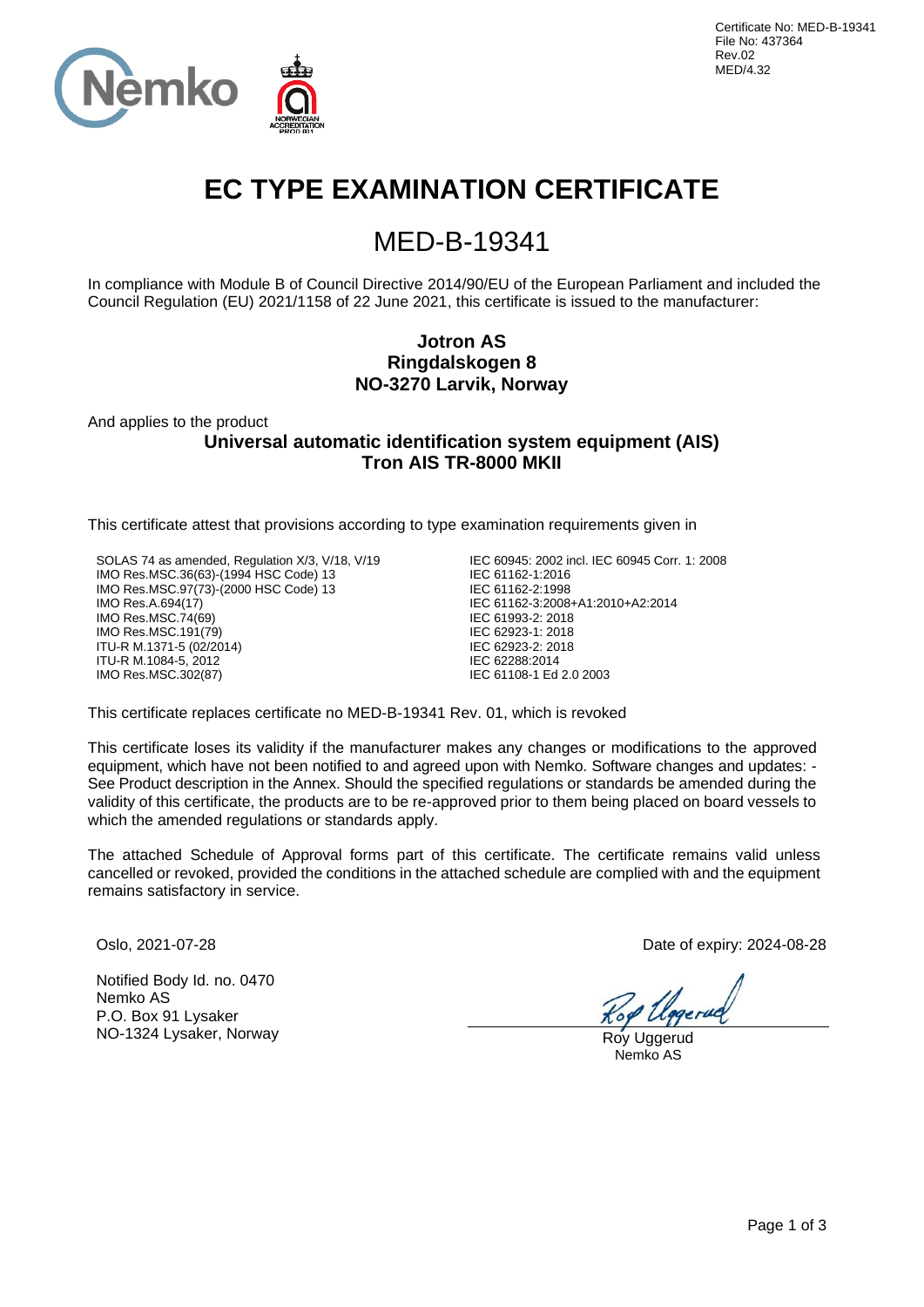

### **Annex I to EC Type-Examination Certificate, No. MED-B-19341**

## SCHEDULE OF APPROVAL

### **Product description**

Automatic Identification System (AIS) Class A with separate display and transponder unit

Tron AIS TR-8000 MK II Software version: 01.02

Minor software changes, represented by increasing the last 2 digits .xx of the core revision number, are given with a notification to Nemko.

Major software changes, represented by increasing the first 2 digits XX. of the core revision number, must be recorded and documentation must be provided to Nemko for review and acceptance before implementation.

### **The EC Type-Examination Certificate covers the components listed below**

| <b>Item</b>   | <b>Designation</b>                                      | Part no. | <b>Remarks</b>                                  |
|---------------|---------------------------------------------------------|----------|-------------------------------------------------|
| no.           |                                                         |          |                                                 |
| 1.            | Tron AIS TR-8000 MKII Transponder Unit                  | 103650   | Software version 01.02<br>Hardware version 2036 |
| $\mathcal{P}$ | Tron AIS TR-8000 Display Unit                           | 85400    | Software version 01.02<br>Hardware version 2112 |
| 3             | Tron AIS TR-8000 MKII Class A complete with GPS antenna | 103660   | ---                                             |
| 4             | Tron AIS TR-8000 MKII Complete IMO package              | 103670   | $---$                                           |
| 5             | GPS Antenna - SANAV SA-200                              | 86853    | ---                                             |
| 6             | VHF Antenna - ProcomCXL 2-1LW/h                         | 82484    | Or equivalent VHF<br>antenna                    |

#### **The approval documentation**

| <b>Document</b>                                                      | Document no.                  | Rev.       | doc. |
|----------------------------------------------------------------------|-------------------------------|------------|------|
| BSH: Test Rapport, IEC 61108-1                                       | BSH/4543/001/41422941/15      | 2015-12-07 | 001  |
| BSH: Test Rapport, IEC 61993-2 (2012)                                | BSH/4543/001/43222981/15-1    | 2015-12-02 | 002  |
| BSH: Test Rapport, IEC 62288                                         | BSH/46121/4321890/12-3        | 2012-04-19 | 003  |
| BSH: Test Rapport, IEC 62288 Ed.2 (20)                               | BSH/4543/001/43222981/15-3    | 2015-12-02 | 004  |
| BSH: Test Rapport, IEC 61993-2, IEC61162-1 (2010)                    | BSH/4543/001/414229725/14-1   | 201-07-09  | 005  |
| BSH: Test Rapport, IEC 61993-2                                       | BSH/4543/001/434229725/14-4   | 2014-07-10 | 006  |
| BSH: Test Rapport, IEC 61993-2                                       | BSH/46121/4321890/12-1        | 2012-04-19 | 007  |
| BSH: Test Rapport, IEC 61108-1                                       | BSH/46121/4321890/12-2        | 2012-04-18 | 008  |
| BSH: Test Rapport, IEC 60945                                         | BSH/412/4321890/12-6          | 2012-04-18 | 009  |
| Nemko: Test report: IEC 61993-2 ed.2 Class A                         | 150521/7-206702/2 Rev.4.0     | 2012-04-19 | 010  |
| Nemko: Test report, EN60945 (2002)                                   | 161140/2                      | 2011-12-28 | 011  |
| Jotron: Manual, Technical Manual Tron AIS TR-8000                    | tr8000 995698                 | 05         | 013  |
| BSH: Test Report Tron AIS TR-8000 MKII                               | BSH/454.AIS-A/Jotron Tron TR- | 2021-06-18 | 014  |
|                                                                      | 8000/4                        |            |      |
| BSH: Test Report Tron AIS TR-8000 MKII, Inland AIS                   | BSH/454.AIS-A/Jotron Tron TR- | 2021-07-09 | 015  |
| System                                                               | 8000/5                        |            |      |
| Jotron: Manual, Operator and Installation Manual Tron<br>AIS TR-8000 | TR8000 OP IN MAN-v12          | 12         | 016  |

#### **Inland Waterways**

The Tron AIS TR-8000 MK II is also tested for Inland Waterways according to CESNI Test standard for Inland AIS, Ed.3